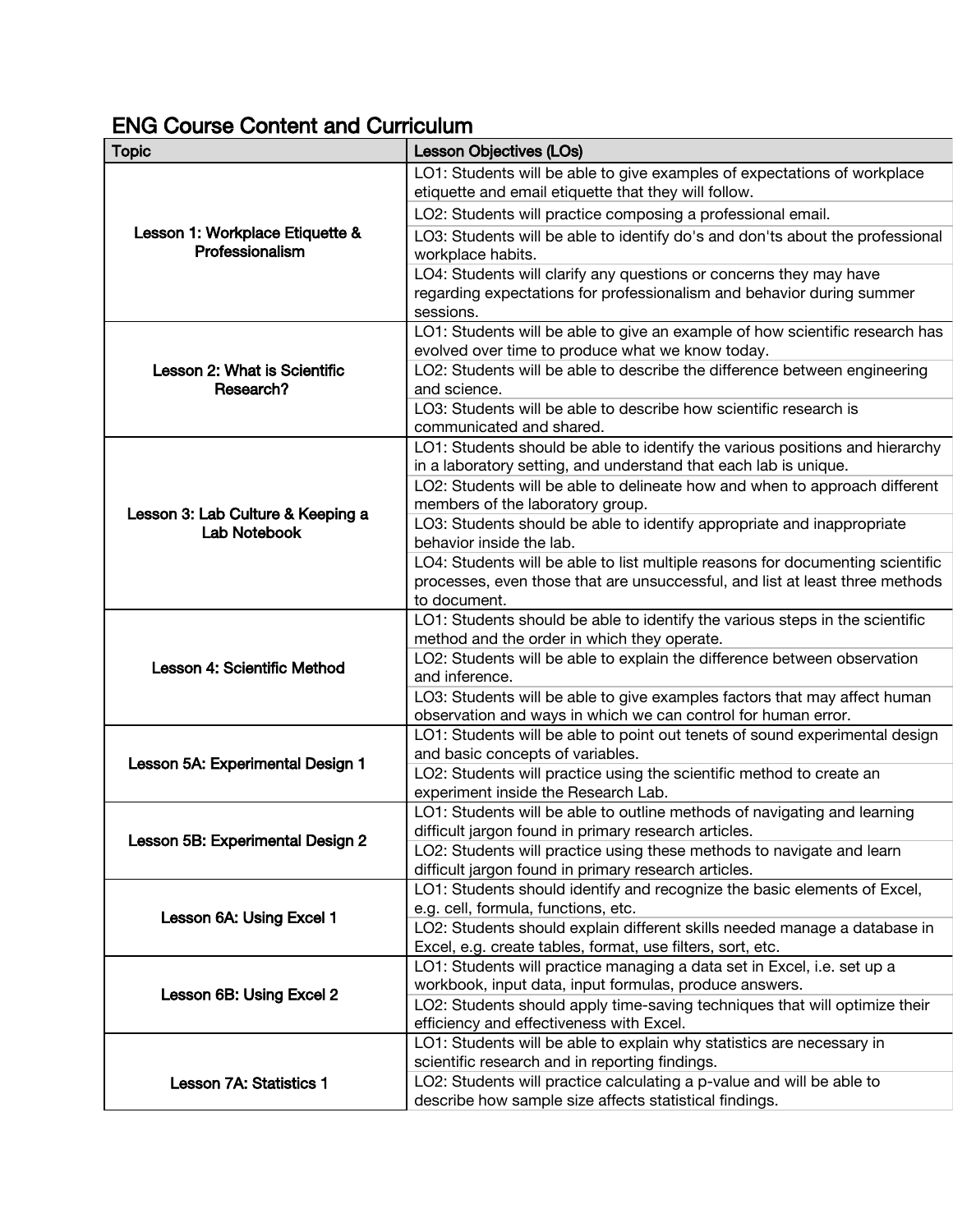|                                                                          | LO3: Students will be able to identify conditional probabilities and other<br>situations where simple probabilities cannot be calculated.                   |
|--------------------------------------------------------------------------|-------------------------------------------------------------------------------------------------------------------------------------------------------------|
|                                                                          | LO1: Students will be able to use normal distributions to identify means and                                                                                |
|                                                                          | standard deviations.                                                                                                                                        |
|                                                                          | LO2: Students will be able to describe how different types of distributions                                                                                 |
| Lesson 7B: Statistics 2                                                  | will affect standard deviation or mean values.                                                                                                              |
|                                                                          | LO3: Students will be able define what confidence intervals are and                                                                                         |
|                                                                          | describe how CIs are related to distribution plots.                                                                                                         |
|                                                                          | LO1: Students will be able to give examples of how science research                                                                                         |
| Lesson 8: Ethics in Research                                             | impacts non-science fields, such as the economy or politics.                                                                                                |
|                                                                          | LO2: Students will discuss how ethics in research are not always simple,                                                                                    |
|                                                                          | and that many ethics issues are complex.                                                                                                                    |
|                                                                          | LO3: Students will share their ideas on what it means to be an ethical                                                                                      |
|                                                                          | researcher.                                                                                                                                                 |
|                                                                          | LO1: Students will be able to identify a primary research article and                                                                                       |
|                                                                          | distinguish primary research from other publications.                                                                                                       |
| Lesson 9: Primary Research                                               | LO2: Students should be able to identify the important sections of an article                                                                               |
|                                                                          | and describe what information is included in each section.                                                                                                  |
|                                                                          | LO3: Students review strategies for navigating and learning difficult jargon                                                                                |
|                                                                          | found in primary research articles.                                                                                                                         |
|                                                                          | LO1: Students will be able to describe when a bar graph is more<br>appropriate than a line graph, or when to use a certain statistical graph such           |
|                                                                          | as a box plot or a distribution curve.                                                                                                                      |
|                                                                          | LO2: Students will discuss the importance of accurate graphical                                                                                             |
| Lesson 10: Types of graphs and when                                      | representation when presenting their findings or looking for significant                                                                                    |
| to use them (quantitative analysis)                                      | findings.                                                                                                                                                   |
|                                                                          | LO3: Students will be reminded about the importance of adding labels,                                                                                       |
|                                                                          | keys, units, etc. to graphs and diagrams, and practice identifying graphs                                                                                   |
|                                                                          | with missing labels, if possible.                                                                                                                           |
|                                                                          | LO1: Students will be able to list key tenets of science communication (e.g.                                                                                |
|                                                                          | clarity, adjusting content to fit audiences, etc.)                                                                                                          |
| Lesson 11: Science/STEM                                                  | LO2: Students will practice summarizing then verbally communicating                                                                                         |
| Communication                                                            | complex scientific ideas to different audience levels.                                                                                                      |
|                                                                          | LO3: Students will apply strategies for audience engagement and public                                                                                      |
|                                                                          | speaking (e.g. audience-appropriate examples, anecdotes, etc.)                                                                                              |
| Lesson 12: Presentation Skills: Poster<br><b>Presentations</b>           | LO1: Students will discuss the purpose of having a poster and when poster                                                                                   |
|                                                                          | presentations are used.                                                                                                                                     |
|                                                                          | LO2: Students will draft a poster, with all the relevant information about their<br>research project, summarizing the results, and presenting the findings. |
|                                                                          | LO3: Students will practice presenting their entire poster, including a brief                                                                               |
|                                                                          | introduction, content explanation, and conclusion.                                                                                                          |
| Lesson 13: Presentation Skills:<br><b>PowerPoint (ppt) Presentations</b> | LO1: Students will be able to identify the key differences between a poster                                                                                 |
|                                                                          | and a powerpoint presentation and the advantages and disadvantages of                                                                                       |
|                                                                          | each.                                                                                                                                                       |
|                                                                          | LO2: Students will discuss the best practices of creating powerpoint slides                                                                                 |
|                                                                          | and understand what information should and should not be included.                                                                                          |
|                                                                          | LO3: Students will be able to identify key strategies for presenting their                                                                                  |
|                                                                          | powerpoint including body language, eye contact, vocal projection, content,                                                                                 |
|                                                                          | and confidence.                                                                                                                                             |
| Lesson 14: Pathways to careers in                                        | LO1: Students will review details and ask questions about the different                                                                                     |
| science                                                                  | pathways to professional careers in STEM.                                                                                                                   |
|                                                                          |                                                                                                                                                             |